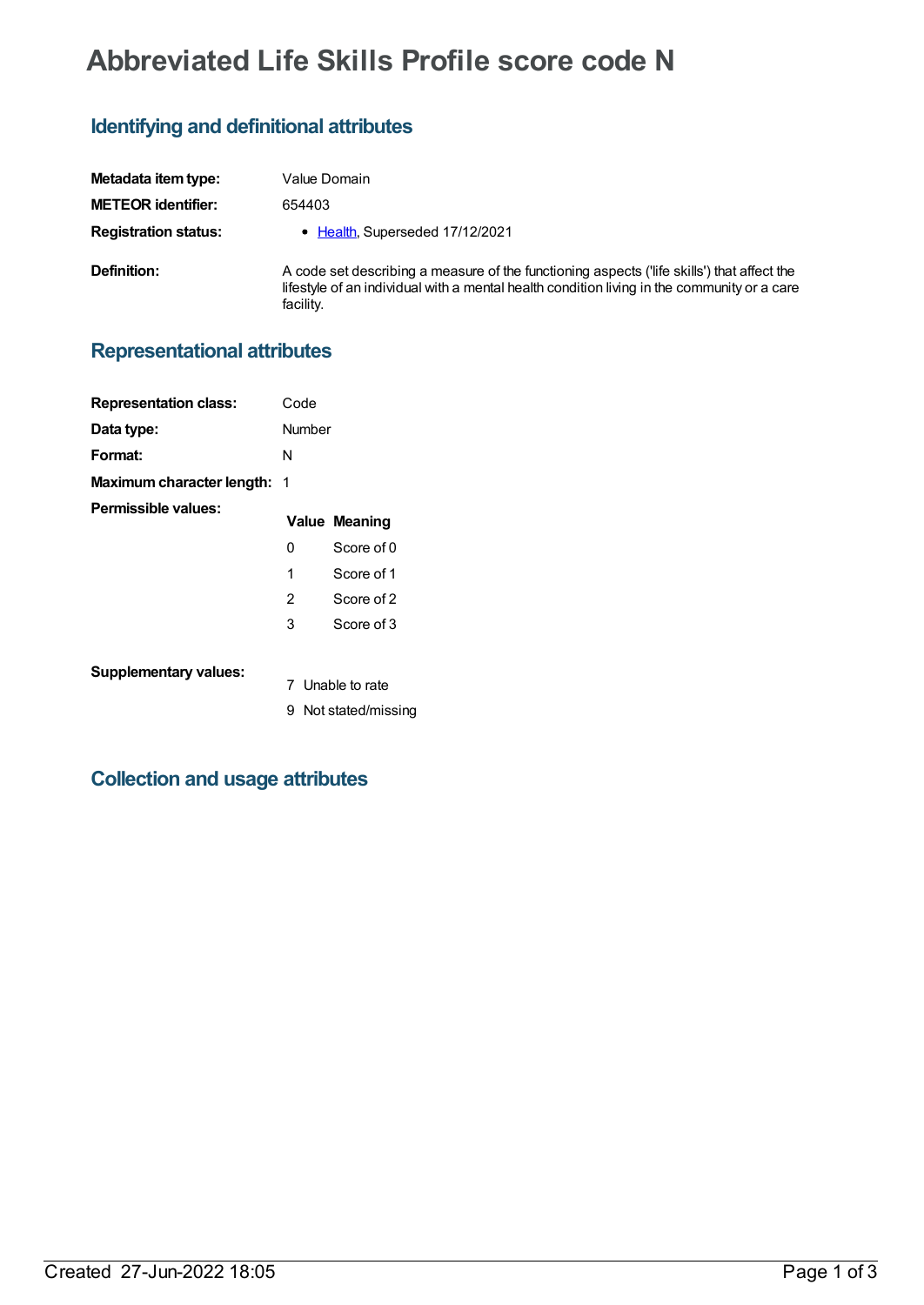| Guide for use: | The abbreviated Life Skills Profile (LSP-16) contains 16 items which provide a key<br>measure of function and disability in people with mental illness. The focus of LSP-16 is on<br>the person's general functioning, i.e. how the person functions in terms of their social<br>relationships, ability to do day-to-day tasks etc. Each of the 16 items is scored on a four<br>point scale of 0 to 3. Lower scores indicate a higher level of functioning. |
|----------------|-------------------------------------------------------------------------------------------------------------------------------------------------------------------------------------------------------------------------------------------------------------------------------------------------------------------------------------------------------------------------------------------------------------------------------------------------------------|
|                | The 16 items are in the form of questions:                                                                                                                                                                                                                                                                                                                                                                                                                  |
|                | 1 Does this person generally have any difficulty with initiating and responding to<br>conversation?                                                                                                                                                                                                                                                                                                                                                         |
|                | 2 Does this person generally withdraw from social contact?                                                                                                                                                                                                                                                                                                                                                                                                  |
|                | 3 Does this person generally show warmth to others?                                                                                                                                                                                                                                                                                                                                                                                                         |
|                | 4 ls this person generally well groomed (e.g. neatly dressed, hair combed)?                                                                                                                                                                                                                                                                                                                                                                                 |
|                | 6 Does this person generally neglect her or his physical health?                                                                                                                                                                                                                                                                                                                                                                                            |
|                | 7 Is this person violent to others?                                                                                                                                                                                                                                                                                                                                                                                                                         |
|                | 8 Does this person generally make and/or keep up friendships?                                                                                                                                                                                                                                                                                                                                                                                               |
|                | 9 Does this person generally maintain an adequate diet?                                                                                                                                                                                                                                                                                                                                                                                                     |
|                | 10 Does this person generally look after and take her or his own prescribed medication (or<br>attend for prescribed injections on time) without reminding?                                                                                                                                                                                                                                                                                                  |
|                | 11 Is this person willing to take psychiatric medication when prescribed by a doctor?                                                                                                                                                                                                                                                                                                                                                                       |
|                | 12 Does this person co-operate with health services (e.g. doctors and/or other health<br>workers)?                                                                                                                                                                                                                                                                                                                                                          |
|                | 13 Does this person generally have problems (e.g. friction, avoidance) living with others in<br>the household?                                                                                                                                                                                                                                                                                                                                              |
|                | 14 Does this person behave offensively (includes sexual behaviour)?                                                                                                                                                                                                                                                                                                                                                                                         |
|                | 15 Does this person behave irresponsibly?                                                                                                                                                                                                                                                                                                                                                                                                                   |
|                | 16 What sort of work is this person generally capable of (even if unemployed, retired or<br>doing unpaid domestic duties)?                                                                                                                                                                                                                                                                                                                                  |
| Comments:      | The original Life Skills Profile (LSP) was developed by a team of clinical researchers in<br>Sydney (Rosen et al. 1989, Parker et al. 1991). It was designed to be a brief, specific and<br>jargon-free scale to assess a consumer's abilities with respect to basic life skills.                                                                                                                                                                           |
|                | Work undertaken as part of the Australian Mental Health Classification and Service Costs<br>(MH-CASC) study saw the 39 items reduced to 16. This reduction in item number aimed to<br>minimise the rating burden on clinicians when the measure is used in conjunction with the<br>Health of the Nation Outcome Scale (HoNOS).                                                                                                                              |
|                |                                                                                                                                                                                                                                                                                                                                                                                                                                                             |

## **Source and reference attributes**

| <b>Submitting organisation:</b> | Independent Hospital Pricing Authority                                                                                                                                                                                                                                                                                                                                                                                                                                                                                                                                                                                    |
|---------------------------------|---------------------------------------------------------------------------------------------------------------------------------------------------------------------------------------------------------------------------------------------------------------------------------------------------------------------------------------------------------------------------------------------------------------------------------------------------------------------------------------------------------------------------------------------------------------------------------------------------------------------------|
| Reference documents:            | <p>Australian Mental Health Outcomes and Classification Network 2005. Training Manual: Adult<br/>ambulatory. Viewed 13 September 2016, <span style='font-size: 9.5pt; font-family:&lt;br&gt;"Verdana","sans-serif"'><a<br>href="http://www.amhocn.org/sites/default/files/publication files/adult ambulatory manual 0.pdf"&gt;<br/><font color="#0000ff">http://www.amhocn.org/sites/default/files/publication files<br/><br/>/adult ambulatory manual 0.pdf</font></a<br></span></p> <p>Parker G, Rosen A, Emdur N,<br/>Hadzi-Pavlov D 1991. The Life Skills Profile: psychometric properties of a measure assessing</p> |
|                                 | function and disability in schizophrenia. Acta Psychiatrica Scandinavica, 83(2):145-152<br>><br>br<br>/> Rosen A, Hadzi-Pavlovic D & Parker G 1989. The Life<br>Skills Profile: a measure assessing function and disability in schizophrenia. Schizophrenia<br>Bulletin, 15: 325–337                                                                                                                                                                                                                                                                                                                                      |

## **Relational attributes**